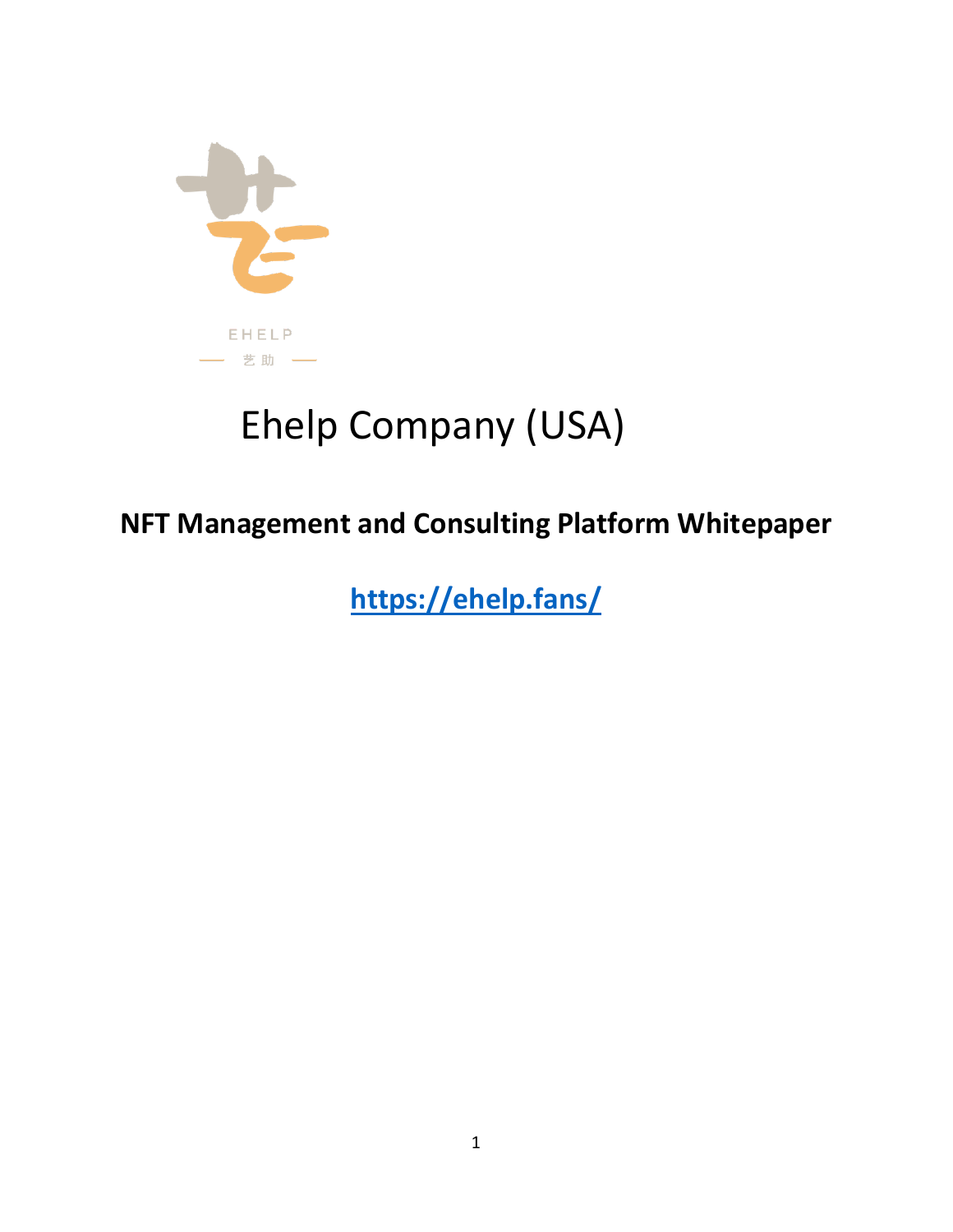# **Ehelp ———— Shaping the future of Global NFT**

- **1.Asian NFT Market Leader:** Trusted brand and widely established in Asia NFT Community.
- **2. Fully serviced NFT Platform:** Sell, mint, collect, and manage NFTs, Ehelp token or use them as assets in NFT trades.
- **3. Experienced Entrepreneurs:** Serial entrepreneurs and experts from the industry with a proven track record in Art Collections, Software Development, Blockchain Solutions, Legal and Finance.
- **4. Excellent Consulting Team:** Mentors are influential individuals or entities in the digital asset industry.
- **5.Proprietary Tech-Stack:** With innovative and advanced UX, UI, mobile and network solutions.

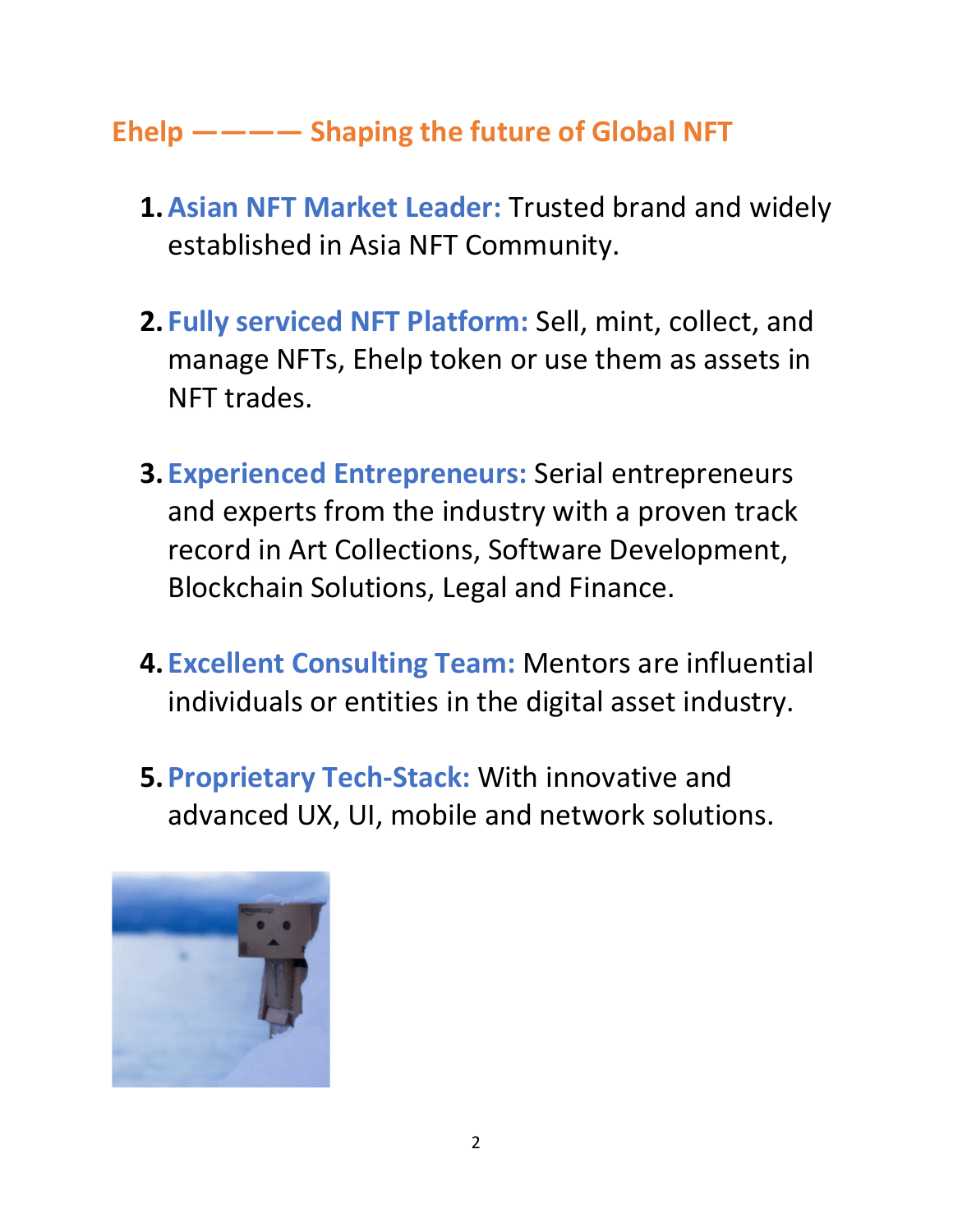# **Abstract:**

A collage of digital art by "Beeple" was sold for \$69 million, a baseball star card was sold for \$5.2 million, a tweet for \$2.916 million, the Kings of Leon released an album as an NFT, and people have started buying virtual houses as NFTs etc. The magic behind all these opportunities is called "NFT."

As the NFT market is still evolving, we clearly understand that most of the artists have the feeling of not being able to express themselves within the new meta world of NFT art at the level they deserve. Therefore, we are convinced that this new market is enormous but missing a company can help all the leading artists, collectors, curators, and other art foundations surrounding us. After decades of collaboration and passion within the Art industry, we believe now is the perfect time that we can give our most valuable contribution to the Art World, and this is how Ehelp NFT platform was born.

With NFTs, we help artists find a new way of collaboration within the art ecosystem and their artistic genres. For instance, by taking a physical masterpiece, cloning it into a digital asset, and then adding on top of it to further creative elements, attraction and experience from different art segments including soundtrack, video elements, etc. In addition, besides providing meaningful "artist crossover" opportunities, Ehelp enables artists to tokenize their original work which fully align with the spirit and intrinsic value of the original work and intentions of the artists.

Ehelp company (USA) is a pioneer in digital assets and digital arts. The Ehelp NFT platform operated by the company has grown into the premier NFT platform with nearly \$20 Million of art collected. Curation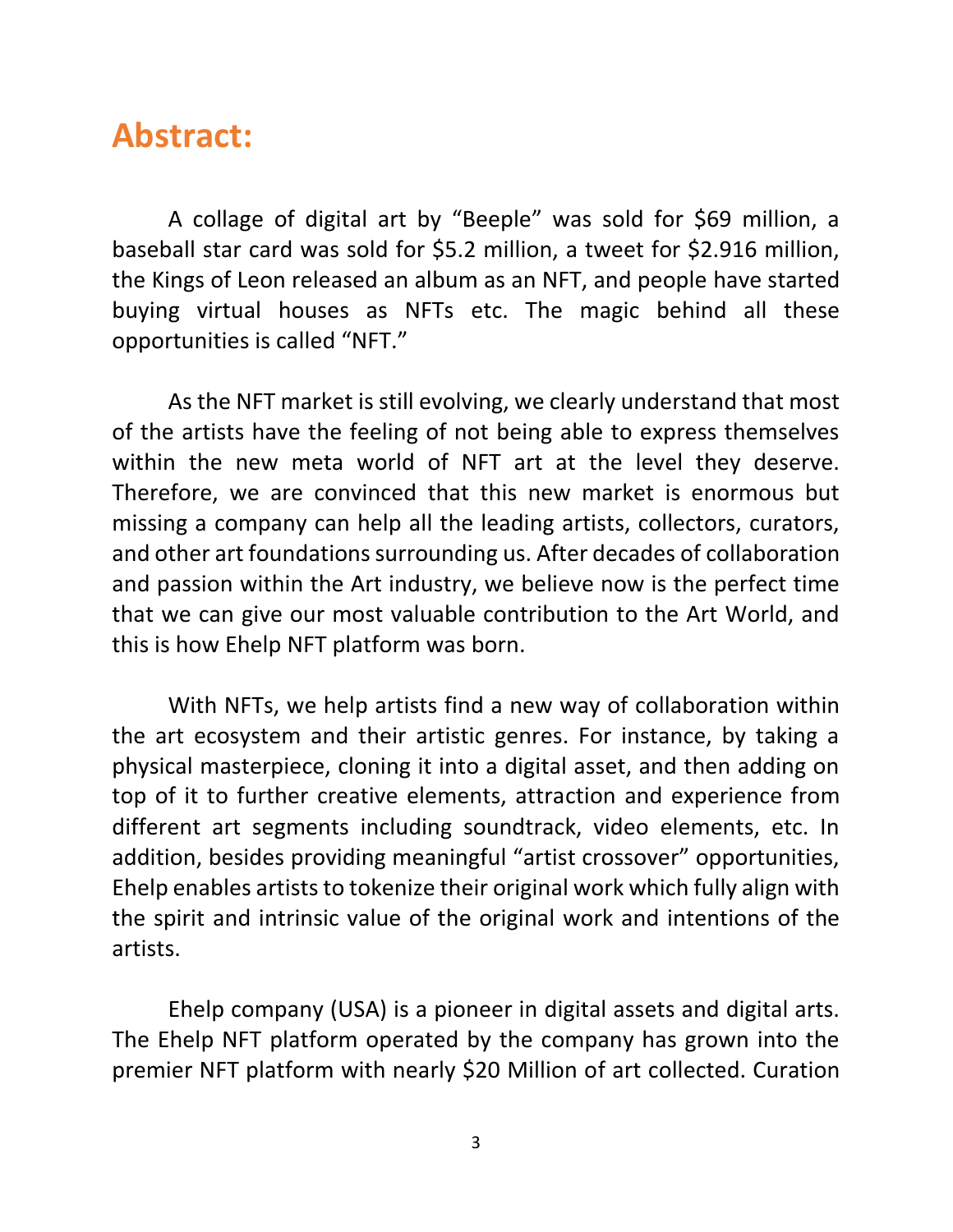will begin transitioning to our community of artists, collectors, and curators via a new Ehelp NFT platform token, \$EHELP TOKEN.

This Whitepaper lays out the business model, technical foundations, and economic mechanisms of Ehelp Company and Ehelp Token that we are offering.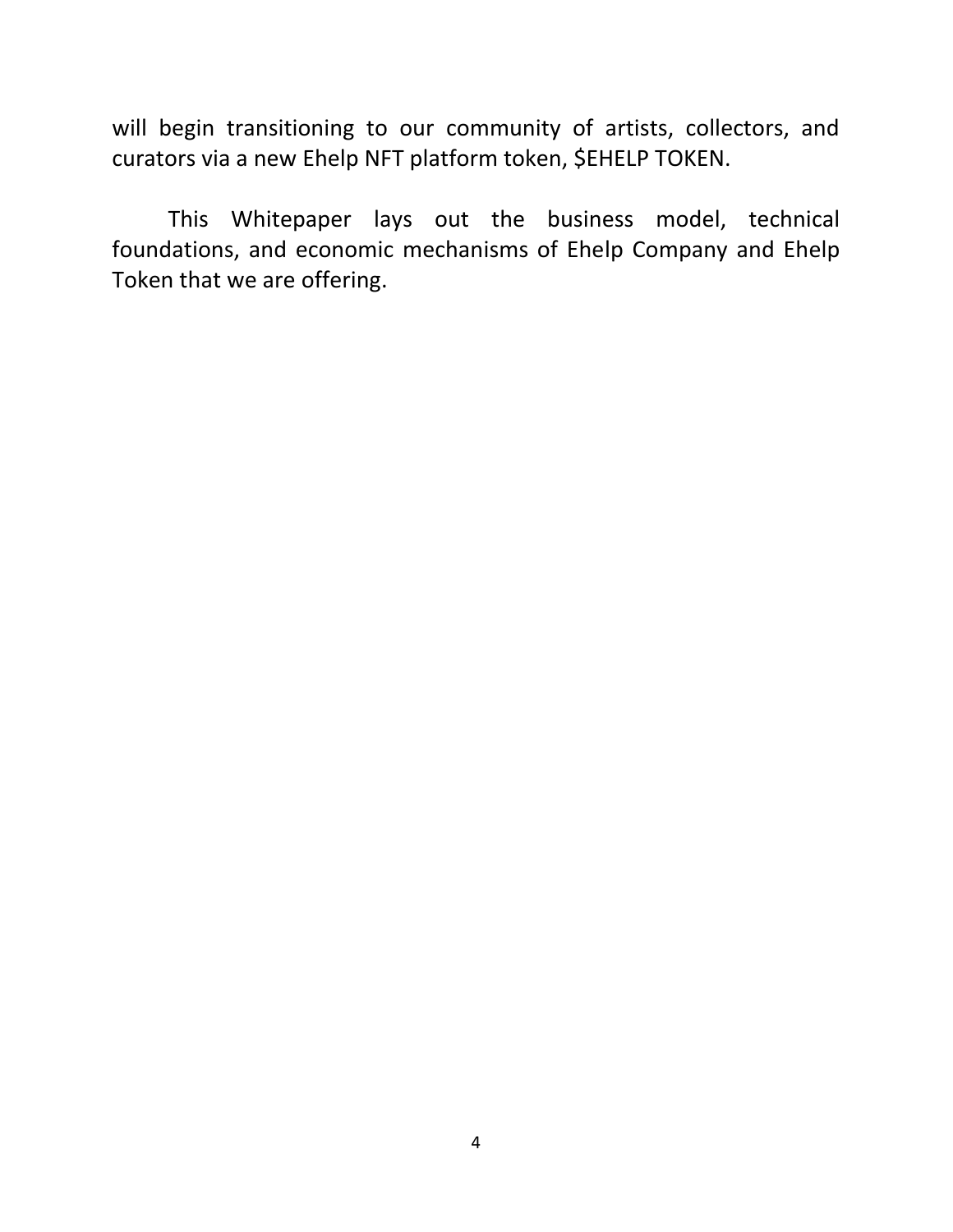### **1. Background:**

NFT stands for "non-fungible token" and represents a unit of data stored on a blockchain. A key benefit that the NFTs create is the possibility to bring "scarcity" into the digital realm, in the sense that there will be only ONE digital asset that is the true original, and the ownership of this asset can be easily tracked and verified. NFTs appear to be the best way to implement it in the developing art industry.

Since 2017, NFTs have experienced explosive growth with evolving technology and earned a passionate user-base.



In late 2017, total NFT sales started to boom, going from 100 sales per week to averaging around 15,000 to 50,000 sales per week.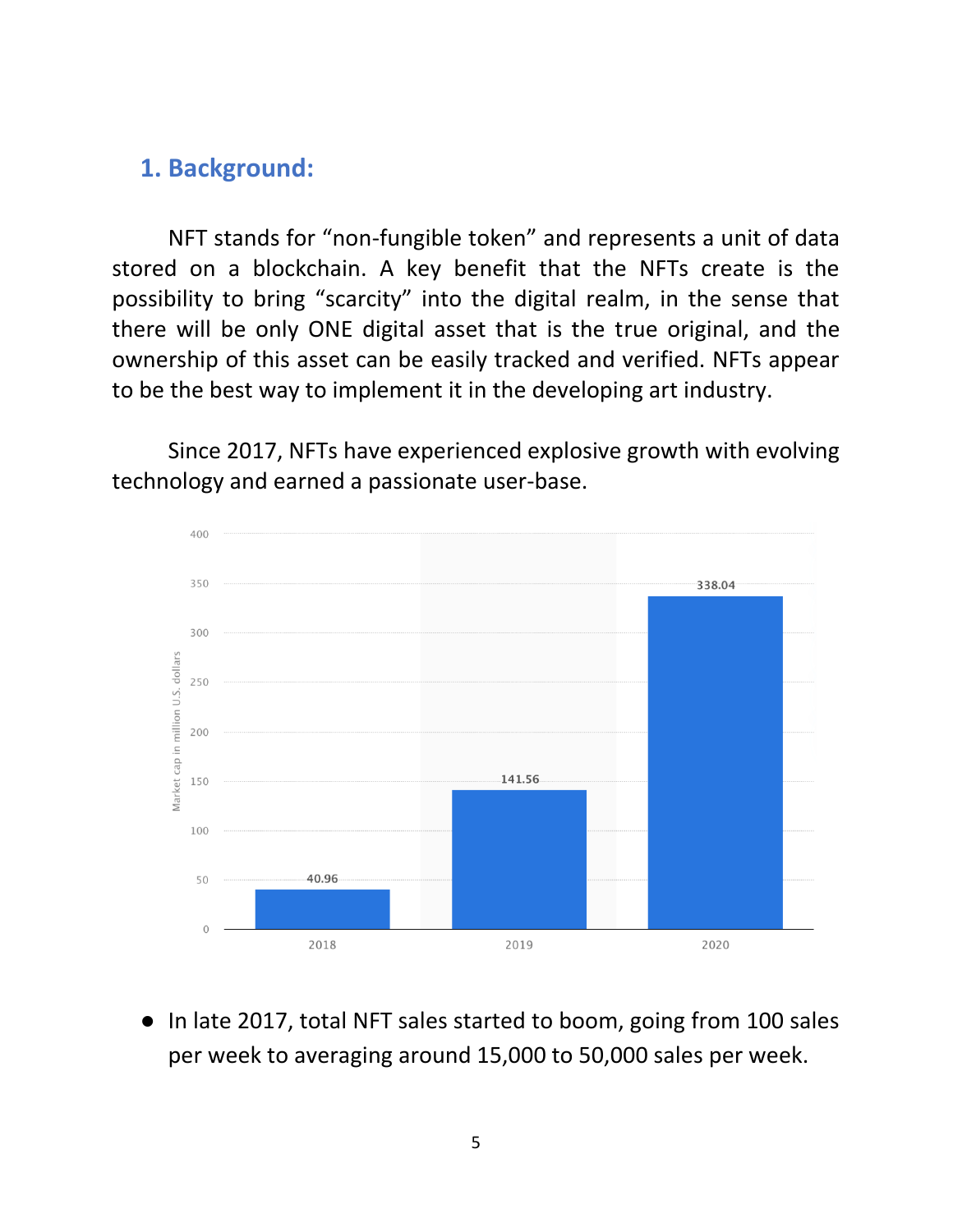- In 2017, the NFT industry market cap was measured at just over \$30 million.
- In 2018, the NFT market cap rose by 33% weighing in at \$40 million.
- In 2019, the market cap continued its path of growth. At the end of the year, it was at roughly \$141.56 million.
- There was a second spike two years later in late 2019 to early 2020 when sales went up to 30,000 to 80,000 per week.
- 2020 was the breakthrough in which NFT transactions tripled, reaching more than \$338.04 million.
- According to nonfungible.com, there were between 20,000 to 40,000 unique buyers in any 30-day period between March 1 and May 31, 2021.
- In the first quarter of 2021, nonfungible.com estimated around \$2 billion were spent on NFTs. However, this does not include things like the NBA Top Shots, which make up almost half a billion on top of this.

Today's entertainment, sports, art, and gaming industries are buzzing about NFTs including musicians earning millions of dollars through releasing their own NFTs, to professional athletes launching their own NFT companies, and prestige artists looking for opportunities to mint tokens for their original artwork.

Therefore, NFTs may not only impact the way art is created or transformed into digital art but also completely change how art is traded, bringing new channels of monetization in the primary and secondary market.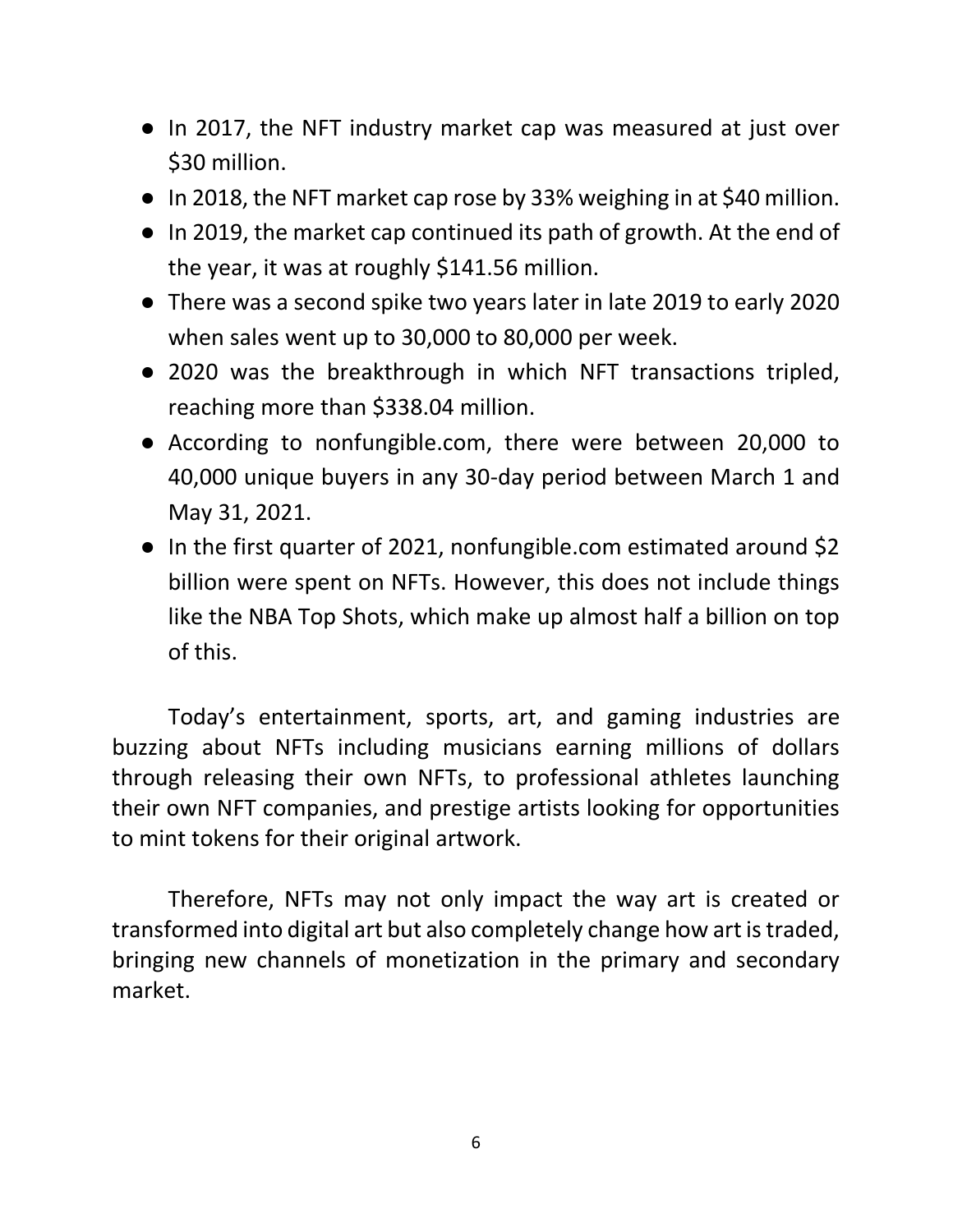# **2.Definitions:**

- 1. **Collaborator:** a person who works jointly on an NFT project, such as a NFT Broker, Dealer, Trustee, Creator and so on.
- 2. **Creator:** a person who creates and mints NFTs on blockchain and/or NFT marketplace.
- 3. **Consumers:** a person who buys NFTs or uses NFT services on NFT marketplace.
- 4. **NFT marketplace:** the platform which allows the creator to mint NFTs such as OpenSea, ETHFUND, Rarible, etc.
- 5. **Financial Year:** a 12-months period used by Ehelp Company to calculate how much money is being earned, spent, etc.

# **3.The EHELP NFT Platform**

### **a. Mission:**

Ehelp NFT platform is a revolutionary platform of form, function, curation, and collection. Our core team hand-picked and approved artists to unleash their work via blockchain technologies——to mint their work on a shared smart contract as NFTs. We put ownership in the hands of artists, curators, collectors and the NFT digital art community at large.

We believe blockchain is ushering a new era of the internet that enables the community members of the platforms to be the owner of the platform, help the platform bring ideas to life and benefit from the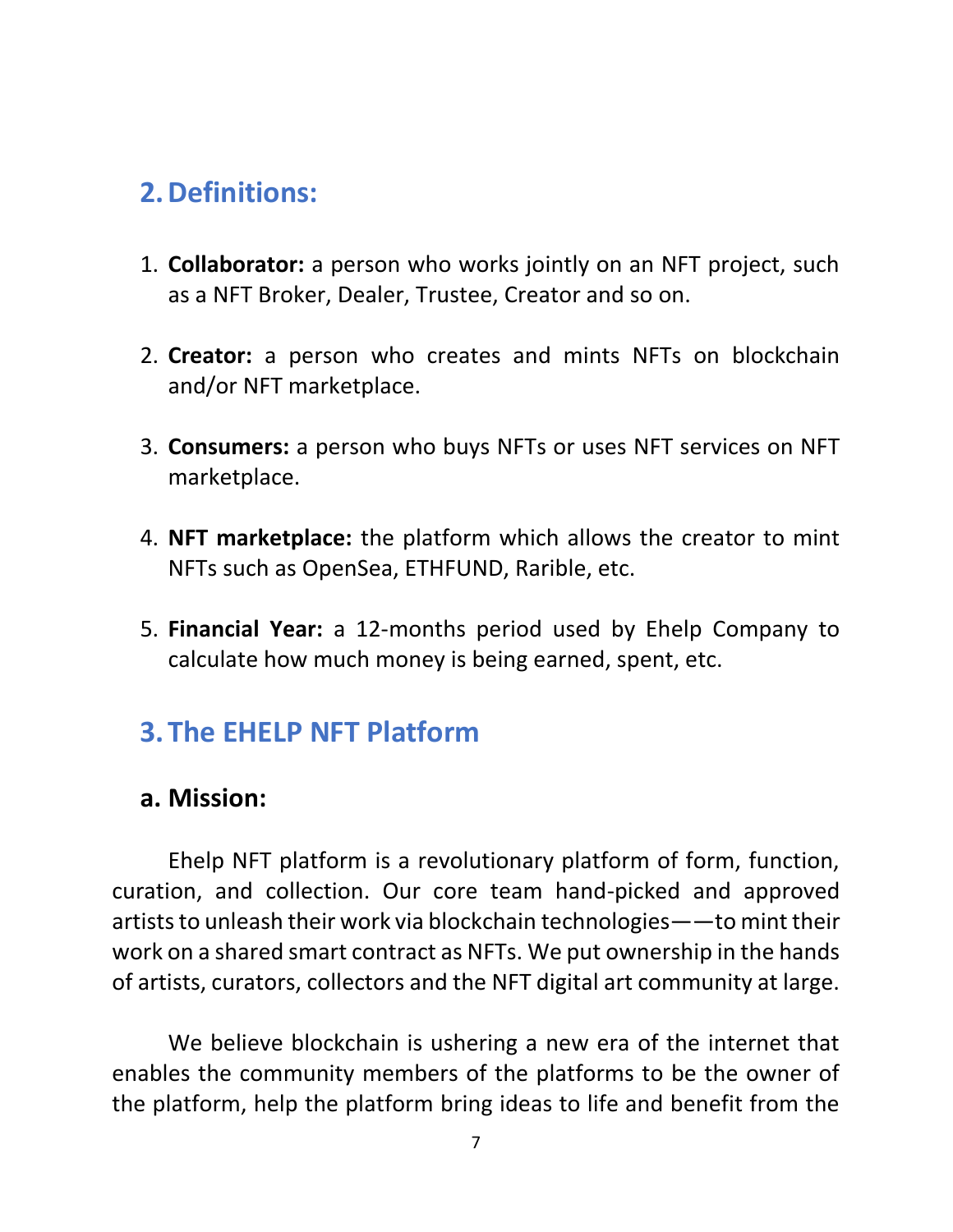upside value created by them. As Ehelp grows, we aim to empower our community members by offering our crypto token as incentives to active curate and the governance of certain network parameters including, spaces, commissions, and grants.

#### **b. Curation at Ehelp NFT Platform:**

Curation is fundamental to any art market or creative community. Our platform has implemented two ways toward more decentralized and diverse curation.

First, Ehelp NFT platform opens its gate for community participation which allows independent artists to submit their portfolio to the platform. Besides being administered by the Ehelp team, the vetting and invitation process will be expanded to agents and curators from other continents. However, the work is subjected to final review of our independent curation panel which consist of five community members, initially selected by Ehelp Company, but eventually voted by Ehelp token holders.

Second, Ehelp NFT platform also provides services for independent artists including mint, promote and sell their work directly to buyers. More in detail, we help artists to deploy a custom NFT minting contract, begin tokenization and sell their artwork. A creation of NFT on the platform is developed according to the following standards:

**ERC-721:** Standard for single tokens on Ethereum Network **BEP-721:** Standard for single tokens on Binance Smart Chain **ERC-1155:** Standard for series off token (collections and multiplies) on Ethereum Network

Once a piece of work has been sold, Ehelp will keep 2.5%-50%, the collaborator will get 0%- 45% (0% means no agent involved) and the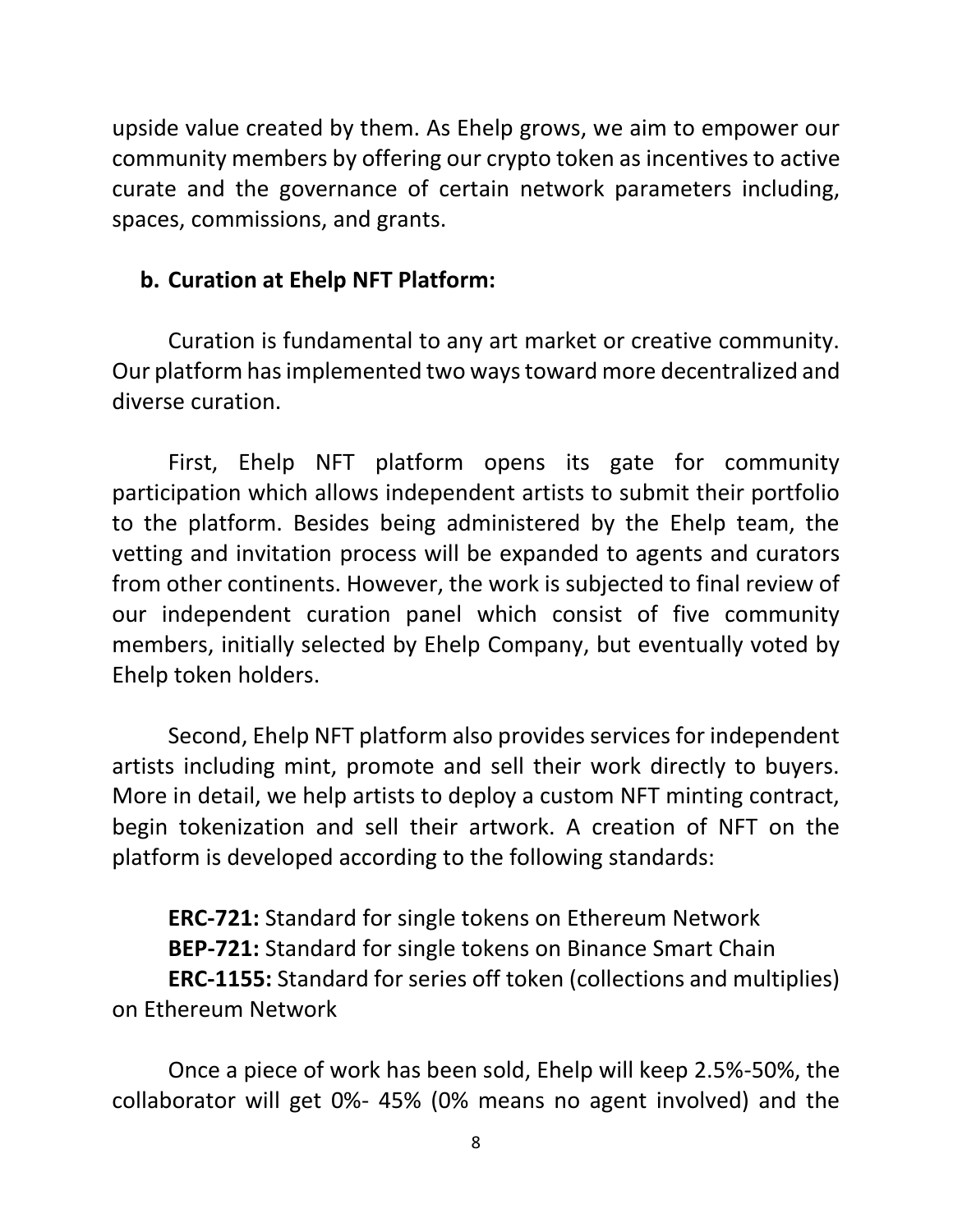creator will receive 25%-97.5% on a primary sale, depending on the form of contract the creator has signed with Ehelp and the agreement the collaborator has signed with the creator.

Further, agents who successfully promoted our artwork and upon a sale is completed, they will receive Help Point for the commission and Ehelp token as reward.

Lastly, Ehelp gives away NFT derivative products to the buyer after they completed their orders on the platform. We have adopted different marketing strategies such as bundling, auction and blind box auctions.

#### **c. NFT Types:**

- (1) Minted  $--$  for an artist or agent who owns the master and copyright of the artwork.
- (2) Reserve price —— listed with a served price, but no one has placed a bid on the auction yet. It may be listed as both an artist and an agent.
- $(3)$ On Auction  $-\frac{1}{1}$  listed with a reserve price and the auction has started. It may be listed as both an author and an agent, but only the Ehelp user/purchaser can make a bid.
- (4) Final Bid ——NFT token with an ended auction. The token waits for transaction confirmation.
- (5) Sold —— token owned by a Ehelp user or purchaser who hasn't put it on sale yet.
- (6) Reserve price and fixed price.

#### **d. Actors and Stakeholders:**

(1) **Ehelp Company (USA) management Team:** the founding team and key developers of the Ehelp NFT platform. The team is responsible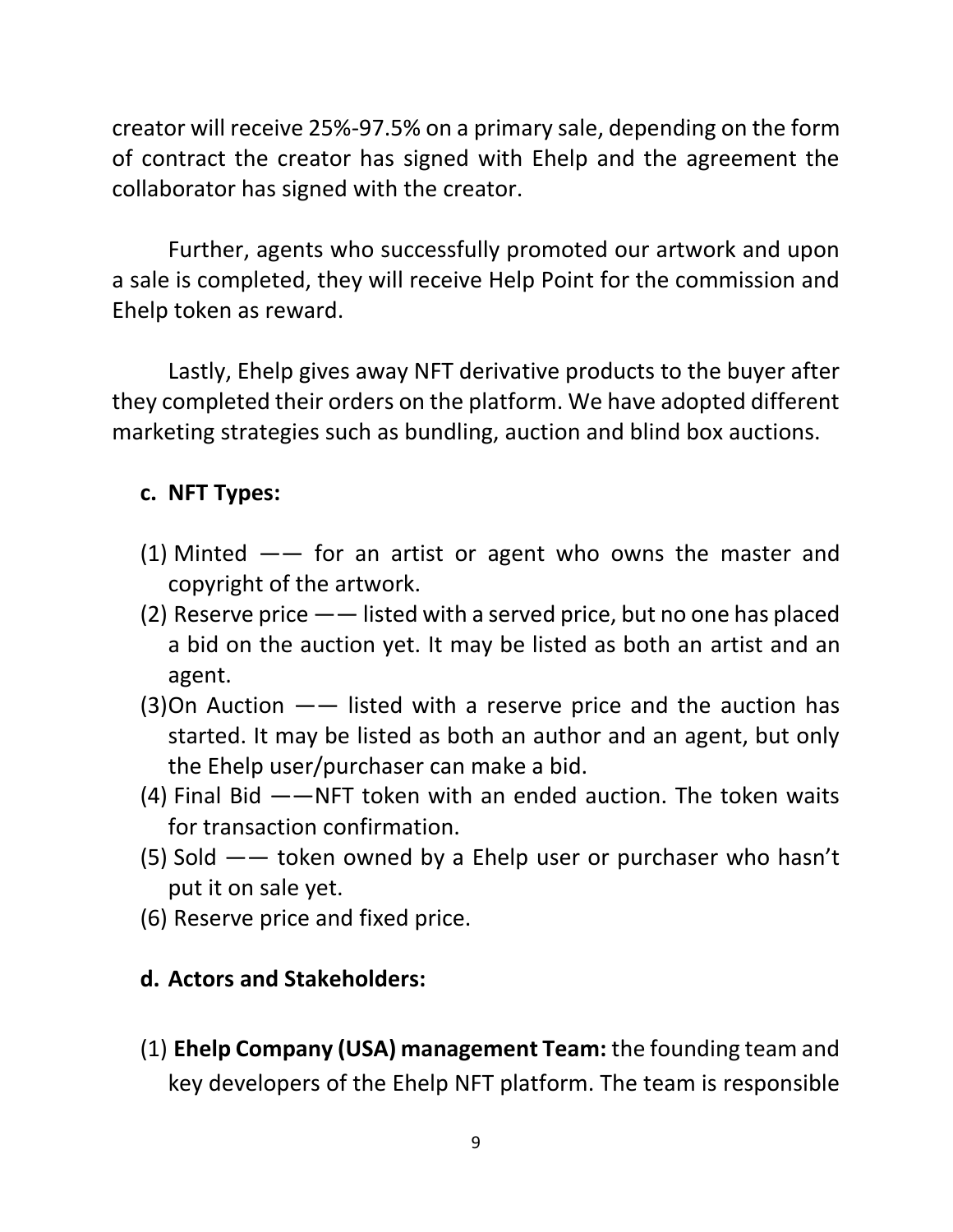for ongoing product development, operations, revenue collection, facilitating network governance and community development.

- (2) **Ehelp Governance Council:** designated officers of Ehelp NFT platform, elected and accountable to the token holder community. Responsible for on-chain certification of governance votes and allocation of treasury funds via a five of seven multi signature setup. Facilitates the development and transparent voting on various platform proposals.
- (3) **Artists:** Verified artists who have either been approved as independent artists or invited to mint artworks in one or more Spaces of Ehelp NFT platform.
- (4) **Agent/Curators:** individuals who Ehelp Company contracted as the Space operators or local agents for verified and prospective artists and Ehelp NFT platform.
- (5)**Technical Support Team:** team members ensure community SIPs meet the necessary feasibility and implementation standards prior to an official vote by the Ehelp Governance Council and token holders.
- (6) **Ehelp Investors:** Any individual holding Ehelp token and they are eligible for public governance including Space proposals, artist onboarding criteria, network commissions and fees and ongoing expenditure of treasury funds held by the governance council.

#### **e. Gas Fees:**

Each time you execute the contracts on Ethereum blockchain, you pay the miners that own the computer hardware doing that computation. Each transaction is charged, and the transaction name is the Gas Fee. The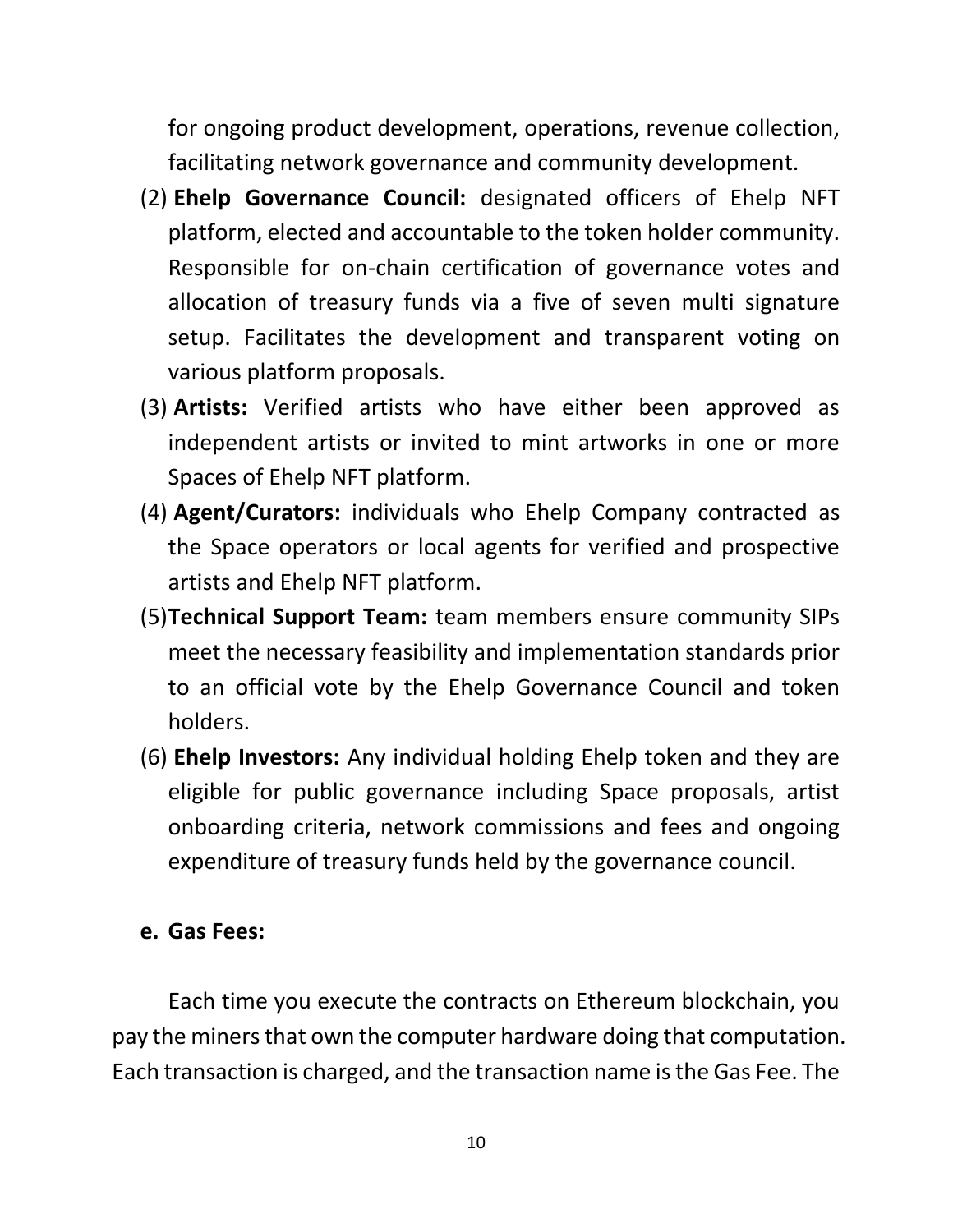amount of Gas depends on miners' workload and is not regulated by Ehelp Platform. For instance, an NFT transaction gas fee would typically range from \$5 to \$110.

### **f. Authorization:**

The authorization in the system is made by a wallet address. The system recognizes a role and outputs UI depending on the role. Roles differ on the ability to create NFTs only, or only buying NFTs. Granting an artist (Ehelp Artist NFT) role and administration. Using a smart contract, the government council grants the Artistic role and administration. Using a smart contract, an administrator grants the Artist role to the candidate. In order to grant a role, there is an onboard procedure that results in getting all necessary information about an Artist candidate.

#### **g. Storing user data:**

All Ehelp users regardless of their roles are stored in the database on the platform. All data about a user is filled by himself/herself whenever he/she wants to do this. However, minting NFT tokens (for artists or agents) or placing bids (for art purchasers) becomes available after filling out necessary details about them. Inter Planetary File System (IPFS) is used for storing and sharing NFTs in a distributed file system.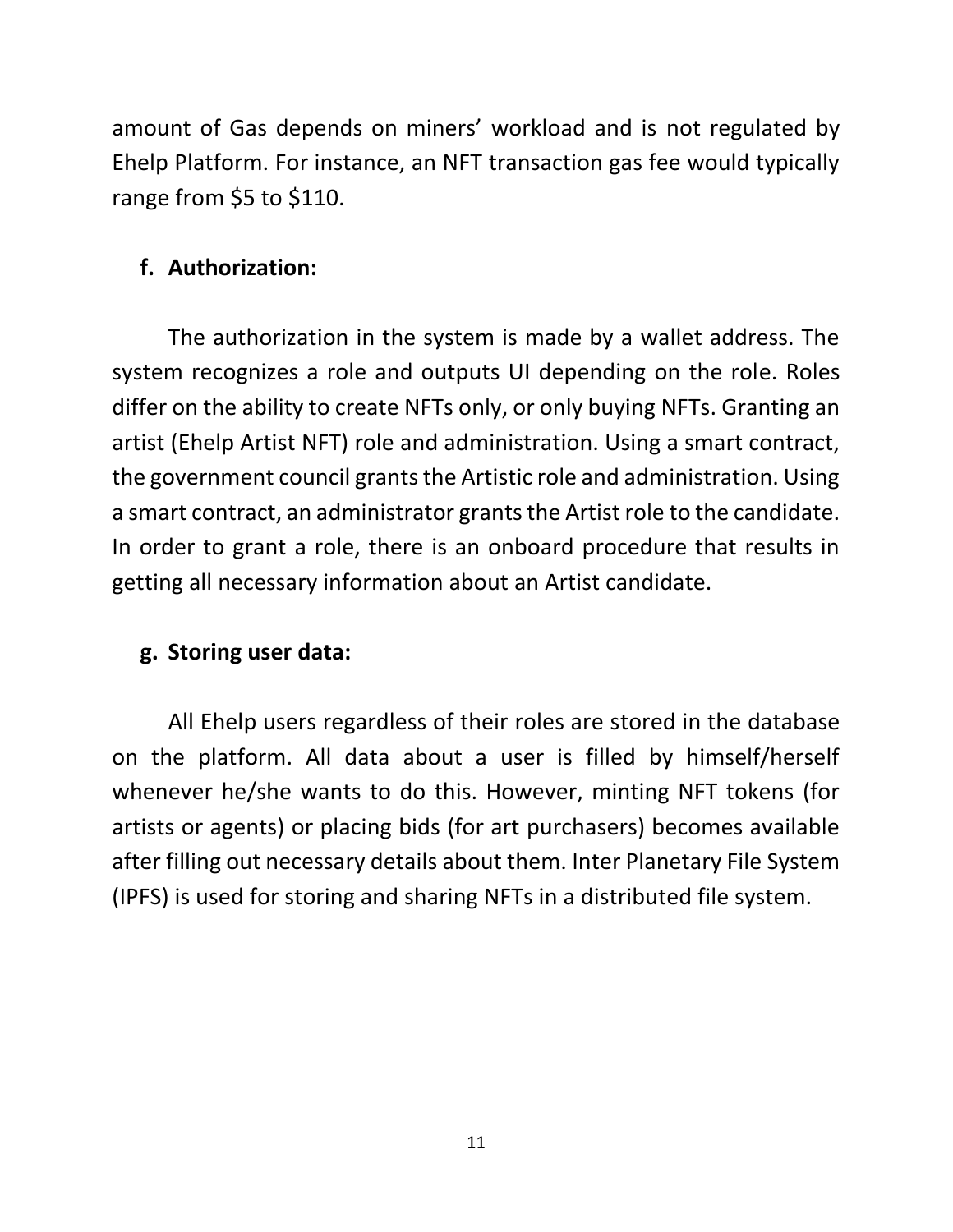# **4.The Ehelp Token:**

**a. Supply: 1,000,000,000 \$Ehelp Token**



#### **b. Initial Distribution Plan:**

### **(1) Community Treasury – 400,000,000 \$Ehelp Token (40%):**

This portion of Ehelp Token will be retained by the Community Treasury that will be owned and operated by Ehelp Token holders. The Ehelp Governance Council will initially custody the Community Treasury which is eligible to be used for corporate governance.

25% of Community Treasury (100 million \$Ehelp Token) will be launched over the course of four years.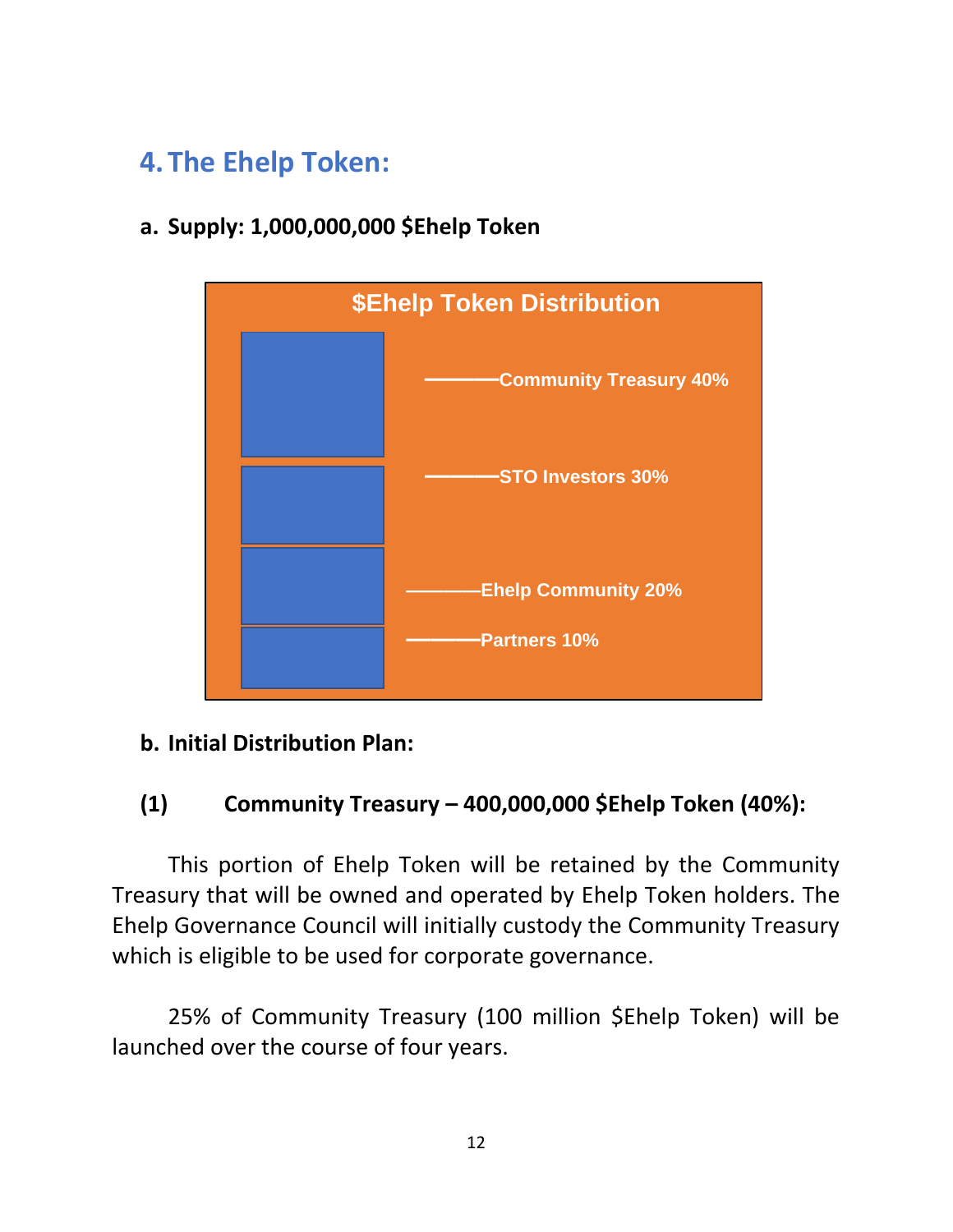### **(2) STO Investor – 300,000,000 \$Ehelp Token (30%)**

This portion of the Ehelp Token will be distributed to investors who participate in our funding rounds including Crowd Funding and Private Placement process. The STO investors will be able to participate in Ehelp future governance if they so choose.

The \$Ehelp Token distributed to STO Investor is subject to a six- or 12-month holding period which is required by Regulation CF and Regulation D (17 CFR § 230.500 and 17 CFR § 227).

### **(3) Ehelp Community – 200,000,000 \$Ehelp Token (20%)**

This portion of the Ehelp token is distributed to the core community of artists and collectors who have made contributions to the Ehelp NFT platform.

The Ehelp Community tokens are claimable on November 15, 2021, for the following 90 days. Thereafter, the unclaimed tokens will be reallocated to the Community Treasury.

The amount of Community token airdrop will be based on a combination of gross market value of the art contributed by the artist or collector and the quantity of the number sold. Upon the artist or collector claiming the token, the governance council will make an appraisal on the artwork and determine the number of the Ehelp token distributed to such artist or collector.

### **(4) Strategic Partners & Future Employees – 100,000,000 (10%)**

This portion of the Ehelp token is reserved for the Ehelp Management team who helped bring the Ehelp NFT network to launch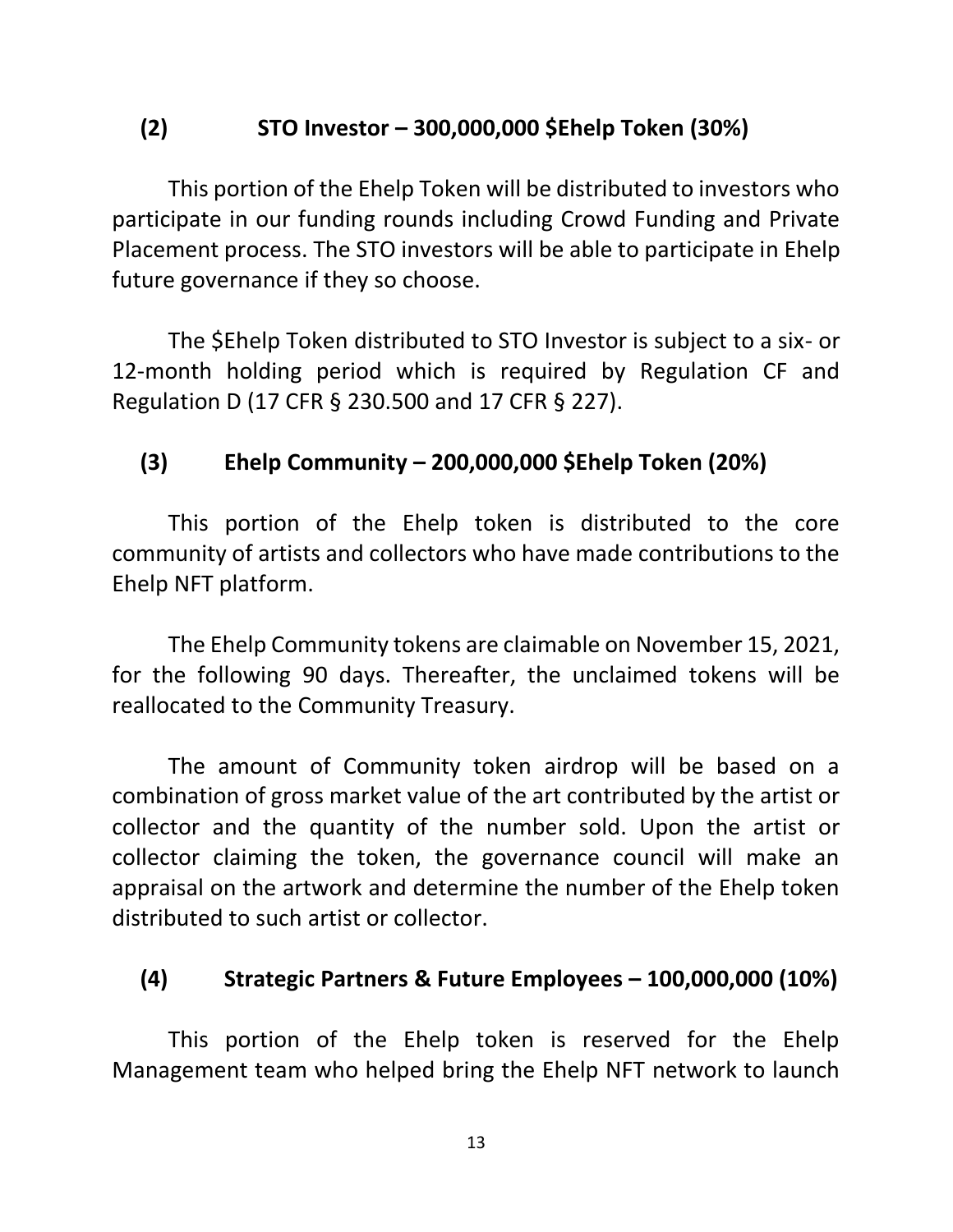and future employees and will have a minimum of 6 months holding period requirement.

# **5. Ehelp Governance Council:**

### **a. Decentralized curation, community, organizing and artist empowerment**

The Ehelp Governance Council (the "Council") will be comprised and governed by Ehelp token holders. The council will oversee key platform parameters, allocate funds from the community treasury, and vote on proposed improvements to the Ehelp NFT platform.

The Council is expected to evolve over time through transparent self-governance. Any shareholder proposal will be submitted and voted through Council Governance.

The Council controls the Community Treasury via a four of seven multi-sig wallet. The initial signers for the Governance Council are:

- (1) Te Liu: Ehelp Company Co-founder, Artist and Creative Producer.
- (2) Shutang Li: Easyfind Company Chairman and International Relationship Expert.
- (3) Yuzhou Wu: Chairman of US Overseas Student Union, A Non-profit Organization.
- (4) Shiyao Feng: Easyfit Company Co-founder, Computer Science Master Degree.
- (5) Xiaoying Liu: PR Law Center, Marketing Manager.
- (6) Boxing Yan: PR Law Center, General Manager.
- (7) Wanying Wu: Easyfind Company Public Relation Manager

Council signers merely act as executor for decisions passed through governance. They do not have the ability to unilaterally allocate treasury tokens and merely oversee the safety and security of the underlying Community Treasury Assets.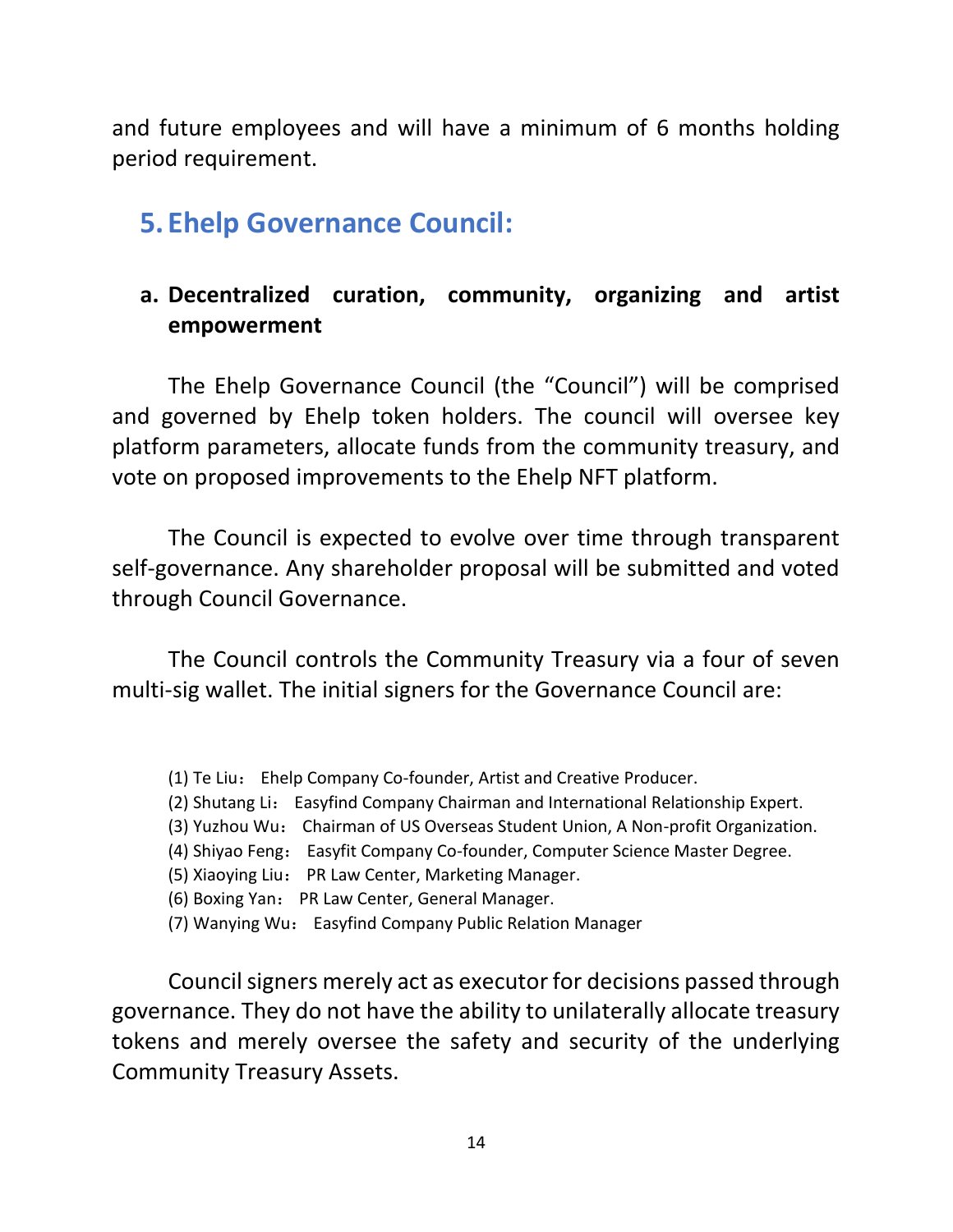This council consists of two team members, two investors and three community members. The initial council members are merely selected for launch, and they are eligible to be replaced through governance at the choosing of Ehelp token holders.

### **b. Staking and Curation Incentives:**

Ehelp Company may also launch future liquidity and/or staking programs as deemed valuable by token holders. The governing powers of the stake holder will not be merely determined by financial capital, but rather by the social values and signaling of core contributors working to actively shape the future of the Ehelp NFT platform. The following network parameters are expected to be governable by token holders

- **Ehelp NFT Spaces:** The total number of Spaces, curatorial requirements to operate a particular Space on Ehelp NFT network, associated with minimum/maximum fees + commissions.
- **Artist Onboarding:** the number of independent artists admitted to Ehelp NFT platform, frequency and method of artists expansion, and minimum portfolio screening criteria to be required.
- **Treasury Operations/Management:** establishment of artist and developer grant programs.

Note: the parameters of these Network features should be interpreted as default setting, and subject to modification by the Ehelp governing council as necessary to promote the success of Ehelp NFT platform.

# **6.Roadmap:**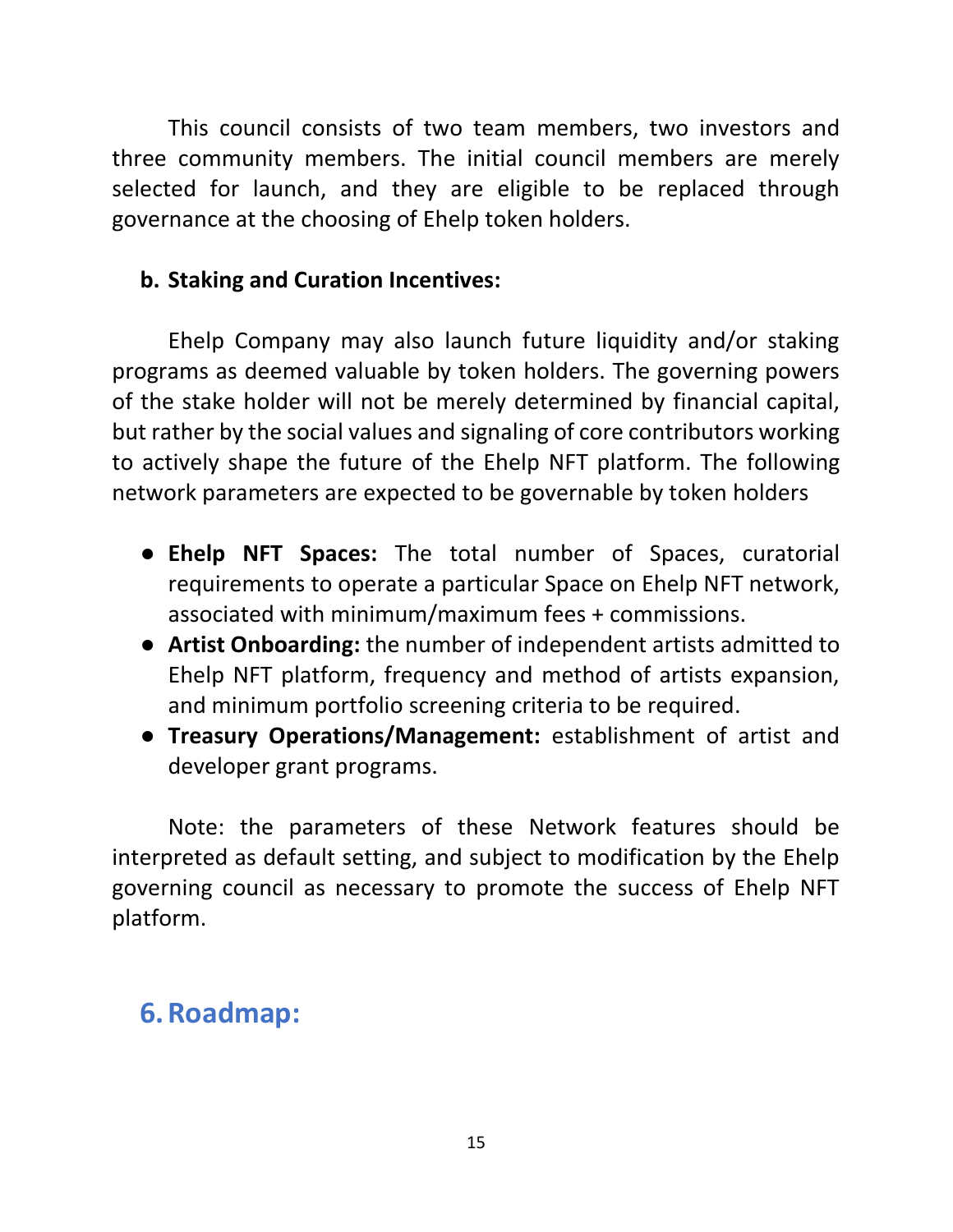| <b>March</b><br>2021<br>15,<br>to<br>October 14, 2021 Built                           | Tokenized 200 pieces of artwork from acclaimed artists<br>from China and the U.S.                                                                        |
|---------------------------------------------------------------------------------------|----------------------------------------------------------------------------------------------------------------------------------------------------------|
| track record                                                                          | The tokenized artworks are now available for purchase as<br>NFT on Ehelp NFT Platform.                                                                   |
|                                                                                       | Established a non-profit subsidiary of Ehelp Company,<br>"Digital Asset Academy of America (DAAA)."                                                      |
|                                                                                       | Organized Ehelp STO team members including legal,<br>finance, marketing, KYC/AML provider and technical<br>support, and started the researching process. |
| <b>October</b><br>15, 2021<br>to<br><b>November 14, 2021</b><br><b>STO Pre-Launch</b> | Mint Ehelp Token on Issuing Platform.                                                                                                                    |
|                                                                                       | Mint Help Token on Ethereum Network.                                                                                                                     |
|                                                                                       | Choose Crowdfunding Platform, Broker- Dealer Firm and<br>Trust Agency.                                                                                   |
|                                                                                       | Prepare Form D and Form CF filing in compliance with<br>Regulation CF and Regulation D.                                                                  |
|                                                                                       | Whitelist pre-approved investors                                                                                                                         |
|                                                                                       | Launch Ehelp STO official Website.                                                                                                                       |
| November 15, 2021 to<br><b>February 15, 2022</b><br><b>STO Launch</b>                 | The Ehelp token becomes readily available for purchase on<br>$\bullet$<br>Crowd Funding Platform or through Broker-dealers.                              |
|                                                                                       | D form and C form filing will be completed.                                                                                                              |
|                                                                                       | Ehelp token will be listed on Crowdfunding Platform.                                                                                                     |
|                                                                                       | Private round funding process will be closed.                                                                                                            |
|                                                                                       | Ehelp Token will be sent to investors who have completed<br>the purchase.                                                                                |
|                                                                                       | Qualified artists or agents may claim Ehelp token via ehelp<br>community channel.                                                                        |
| <b>Continued</b>                                                                      |                                                                                                                                                          |
| After February 16, 2022<br><b>Post STO maintenance</b>                                | Ehelp token will be listed on Defi.                                                                                                                      |
|                                                                                       | More NFT artwork will be minted by the platform.                                                                                                         |
|                                                                                       | Aggregate diverse business partners and collaborators.                                                                                                   |

# **7.Help Contribution Points (HCP):**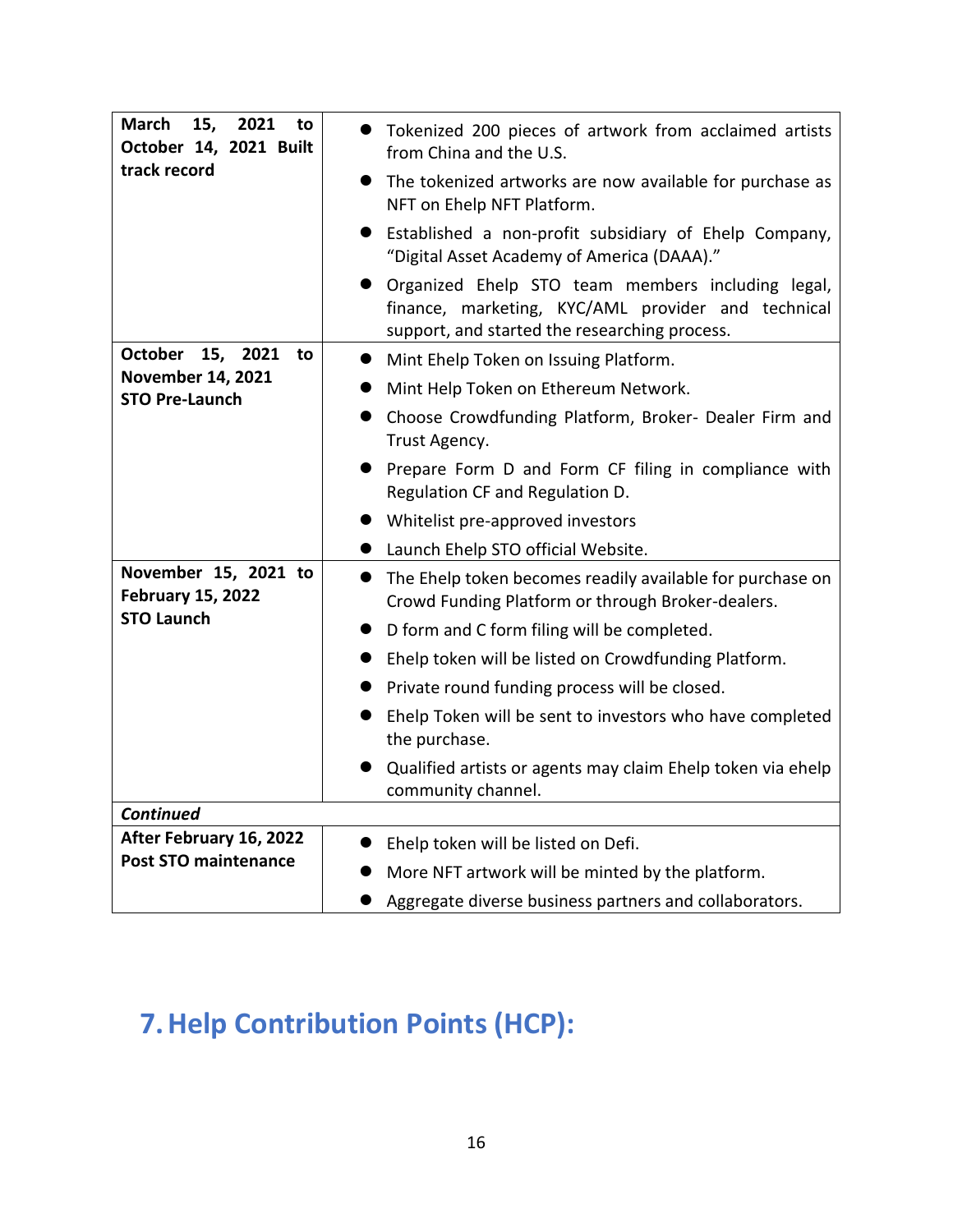HCP distribution is based on the contribution in which each Ehelp user or entity has made to the platform including collaborators, creators, consumers, and Ehelp platform itself.

Each user's HCP will be calculated and displayed on his/her Ehelp user account. The user can use their HCPs to redeem EHT. Once the EHT is redeemed, the user's HCP number on the account will be reset to zero. The user can also use their HCPs to purchase services provided by Ehelp with a discount. In addition, the HCP is only linked to one account which means it cannot be traded, transferred, sold, or purchased.

#### **a. HCP Calculation System:**

The number will be calculated based upon the price when the artwork has been sold as well as the role one plays in this sale. More in detail:

**Creators:** 1 dollar earned equals 1 HCP earned. **Collaborators:** 1 dollar earned equals 0.8 HCP earned. **Consumer:** 1 dollar earned equals 0.2 HCP earned. **Ehelp Platform:** 1 dollar earned equals 0.8 HCP earned.

#### **b. Annual EHT bonus:**

Annual EHT bonus will be distributed by Ehelp before the end of each financial year. The amount is based on the HCPs earned by the user divided by the total amount of the HCPs distributed by the platform. For example, if (1) one user has been awarded with 100 HCPs, (2) the total HCPs about to be distributed is 100,000 and (3) the Ehelp Governance Council determines to airdrop 5,000 EHTs by the end of the financial year, the user will be entitled to receive 5 EHTs (100/100,000 \* 5,000 = 5).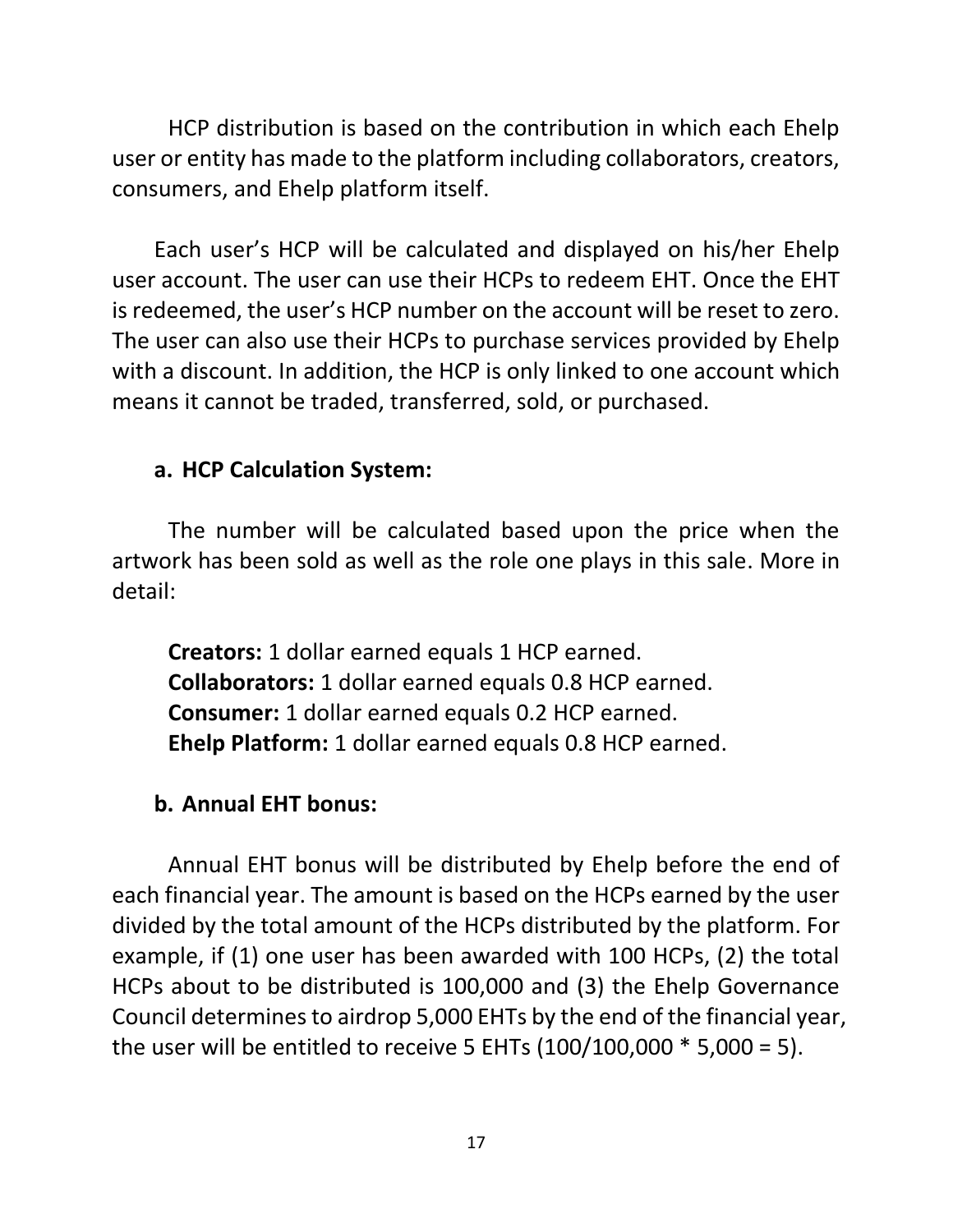In addition, the Annual EHT bonus will also be distributed based on the role of the users. 50% will be allocated to Creators, 40% will be allocated to Collaborators and 10% will be allocated to Consumers.

### **8.Risk and Uncertainties:**

Prospective purchasers of Tokens should carefully consider and evaluate all risks and uncertainties associated with the Token vendor and/or its affiliates and their respective business and operations, tokens, token sale and Ehelp NFT platform. Further details of the risk factors relating to participating in the Token Sale and the Token Vendor will be set out in the Token Sale Terms. Token value may decrease if any of such risks and uncertainties develop into actual events, the business, financial condition, results of operations and prospects of the Token Vendor and/or its affiliates could be materially and adversely affected.

### **9.Token Disclaimer:**

Help Token does not constitute an investment and is not a security. The help token does not represent any claim for repayment of a monetary sum against the issuer, nor have persons holding help tokens any claim against Ehelp Company for payment of interests or for profit sharing generated by the issuer.

Ehelp Company will make the best efforts to have Ehelp Token listed at a cryptocurrency exchange or defi trading platform. Until a listing has been completed, token holders can dispose of tokens only by way of selling them on a bilateral basis. There is no guarantee that buyers for Tokens will be available or that they will be willing to pay the price paid by the token holder at the time of the acquisition of the token.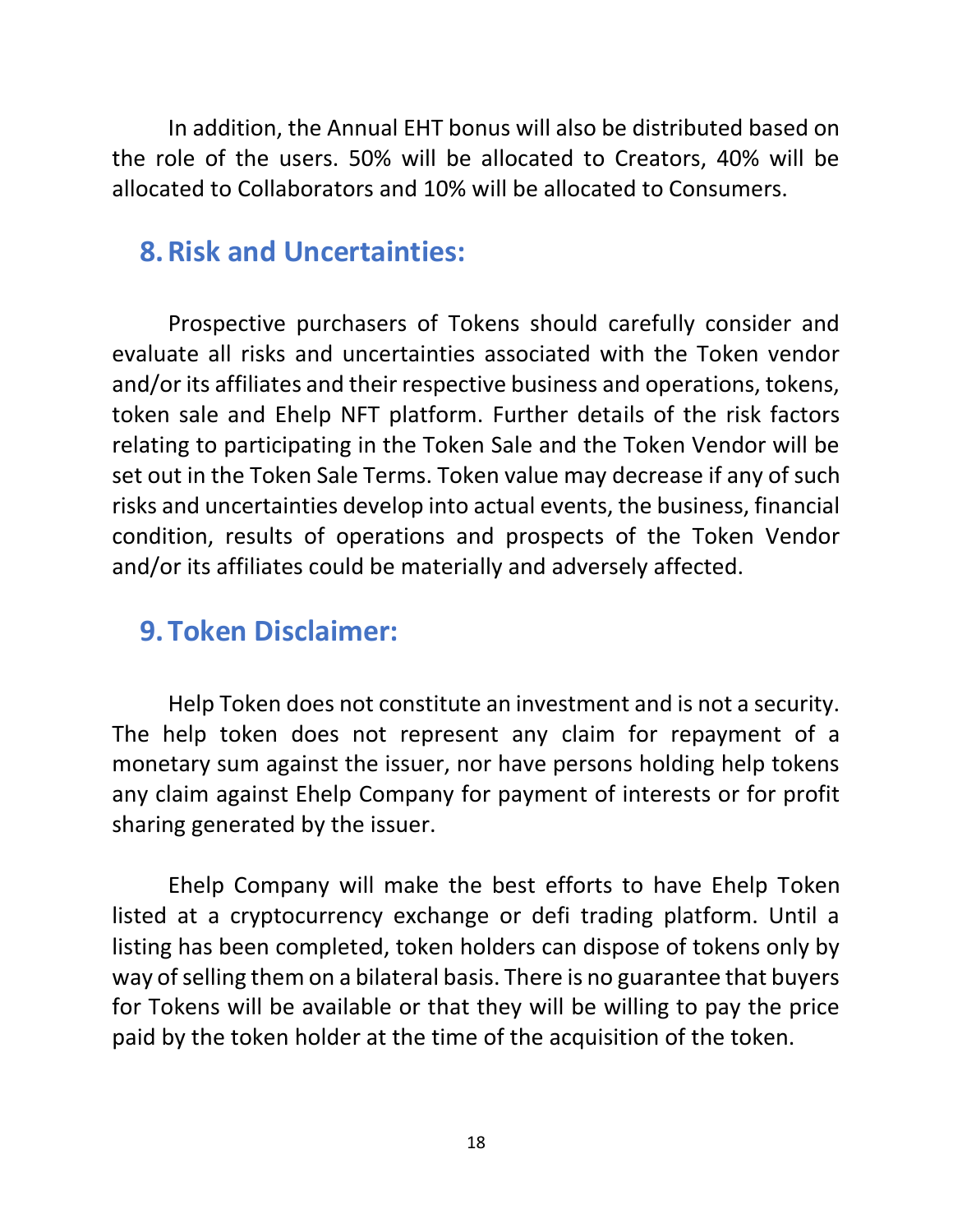Acquisition of tokens is suitable only for experienced individuals who are able to evaluate the risk, including the risks related to the underlying technology and who have sufficient resources to be able to bear any losses, including a complete loss. Before subscribing or acquiring Ehelp token or Help token, prospective investors should specifically ensure that they understand the structure of and the risk inherent to the tokens.

Prior to the acquisition of Ehelp token, prospect investors should independently assess any potential risks, seek advice with respect to the economic, legal, regulatory and tax implications of the purchase of BSPT Token and should consult with his/her own investment, legal, tax, accounting or otherwise advisors to determine the potential benefits, burdens, risks, and other consequences of a purchase of Ehelp token.

Prospective Token Holders are required to study the white paper, the website, the FAQs, and all other available information sources and are encouraged to clarify all their questions prior to the acquisition of Ehelp Token and Help Token.

# **10. Key Team Members:**

Our STO team is an excellent combination of Art, Technology, Legal and Strategy.

- a. **Te Liu:** Co-founder and CEO of Ehelp Company (USA). Mr. Liu also works as a leading producer, director, and screenwriter in Los Angeles.
- b. **Shutang Li:** Co-founder of Ehelp Company (USA). Moreover, Mr. Lee is also the Chief Operating Officer of Easyfind Group, the parent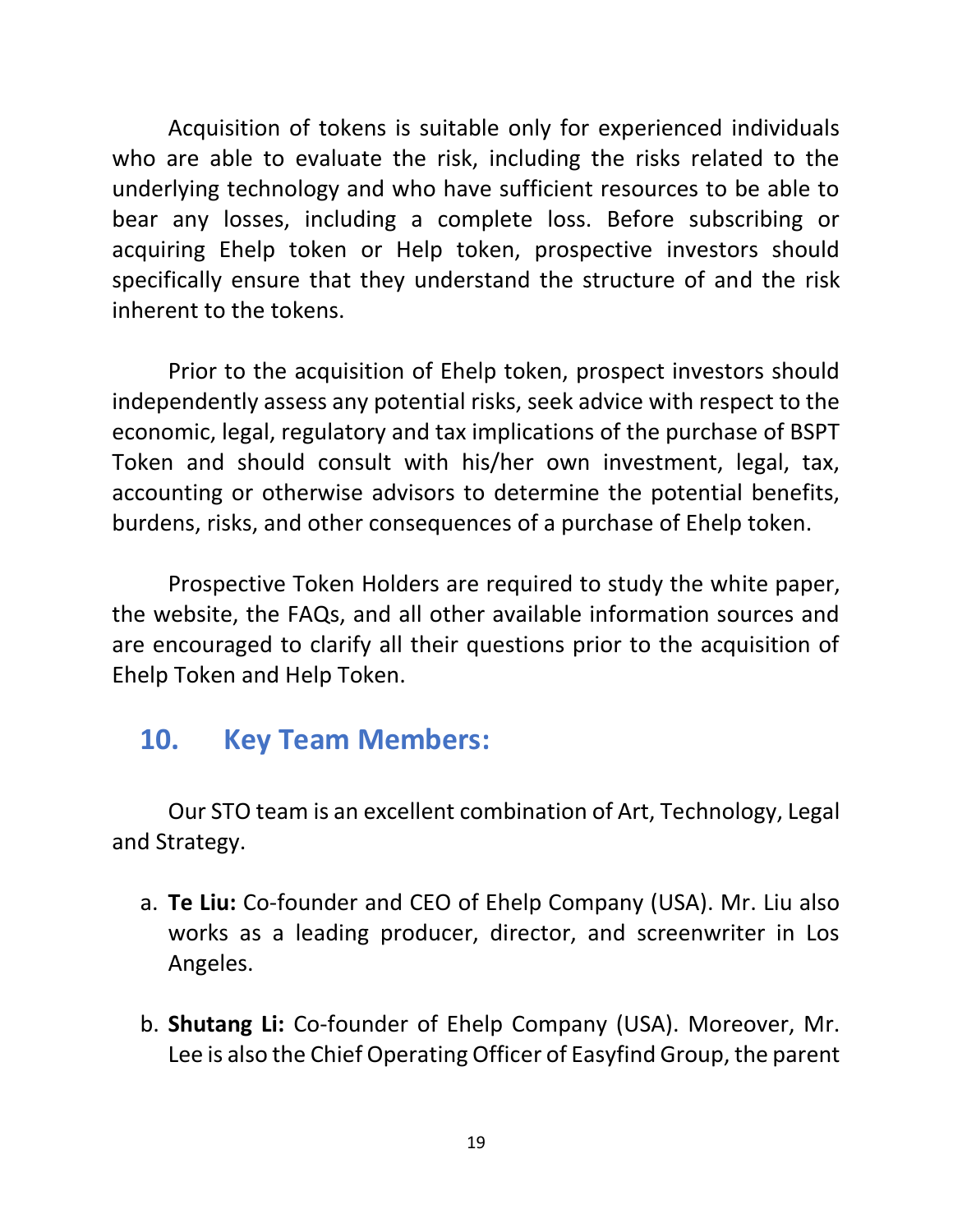company of Ehelp. It is worth to mention that Mr. Lee is the first appointed Puerto Rico Chinese Ambassador.

- c. **Yuzhou Wu:** Chief Operating Officer of Ehelp Company (USA) and Principal Operating Officer of Easyfind Group (North America).
- d. **Shiyao Feng:** Chief Technology Officer of Ehelp Company (USA). was graduated from UC Riverside with Master's degree in computer science, is the executive in charge of Ehelp technological needs as well as its research, propaganda and development
- e. **Mingquan Zhang:** Compliance Officer of Ehelp Company (USA). Mingquan Zhang provides strategic and practical counseling to companies and individuals in the blockchain ecosystem, ranging from early stage developers of digital securities and commodities to mature blockchain business.

# **11. Advisors:**

Our Advisory Team brings us experience in Finance, Entrepreneurship, Innovation Management, and a Broad Network within the Blockchain Industry.

- a. **William Tien:** Mr. Tien has more than 12-year experience in the development of financial payment systems. Currently, he is the CEO of T8 Exchange PTY Ltd. and TiENPAY.
- b. **Tienan Cui:** Mr. Cui is the CEO of DA Media LLC, a corporate shareholder of Ehelp Company (USA). Mr. Cui has extensive experience in mergers, acquisitions, and a wide variety of transactions. He regularly advises clients on securities law reporting and compliance and other commercial matters.